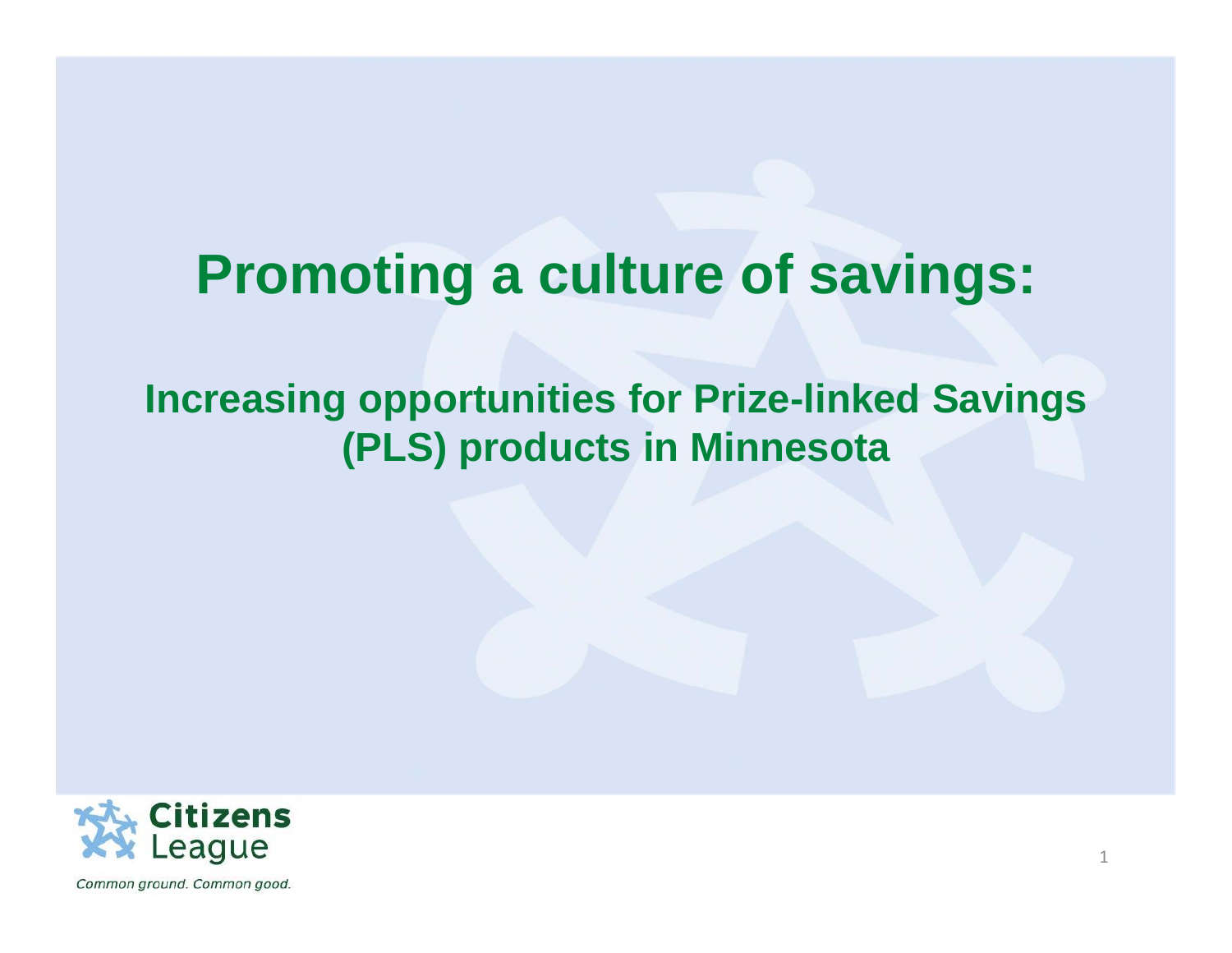### **About the Citizens League**

- $\bullet$ **Multi-partisan, multi-issue** nonprofit for 60 years
- $\bullet$  **Vision** is to create the common ground where "we the People" can achieve the common good.
- $\bullet$ **Civic Policy Making: Operating Principles guide** our approach.

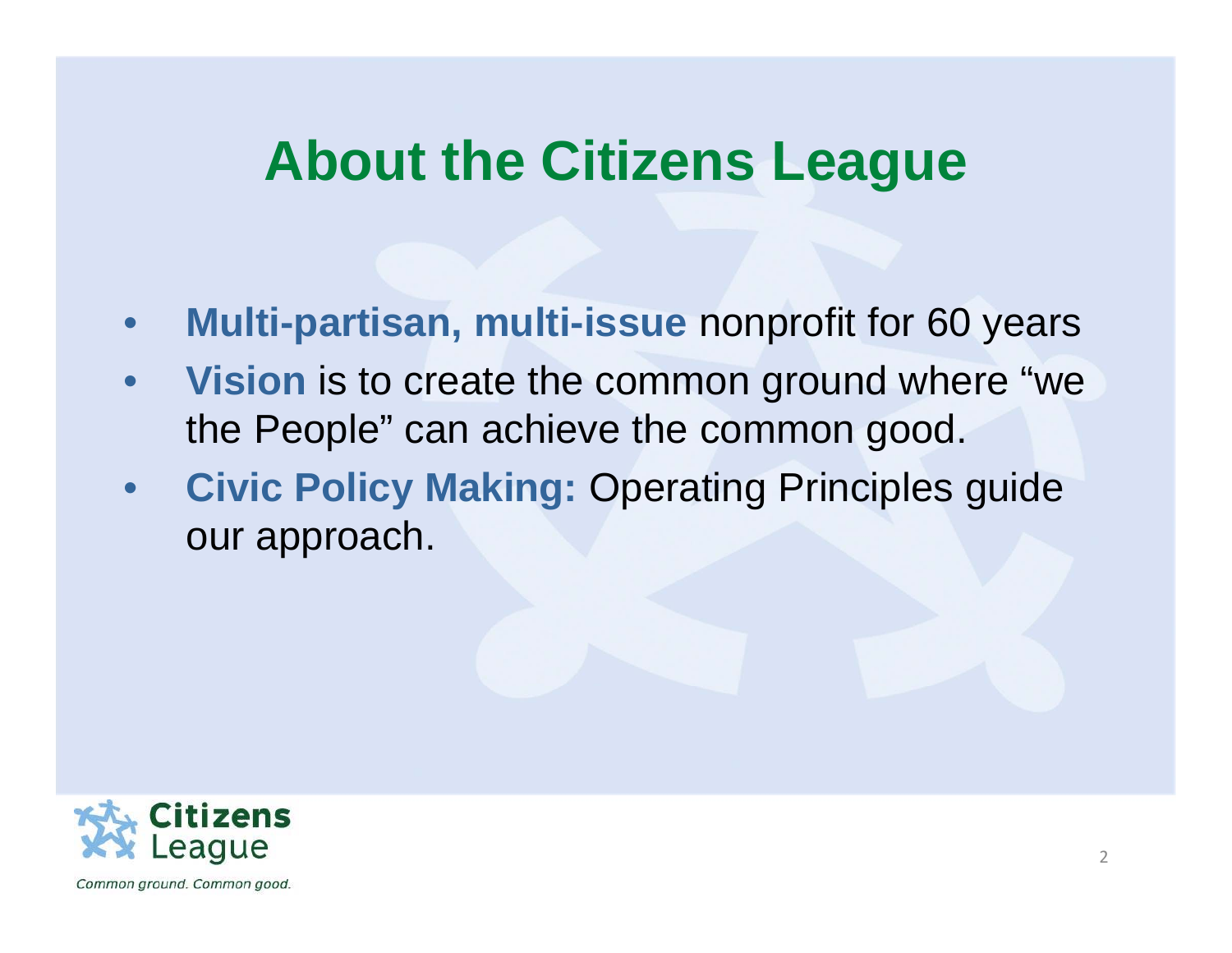### **About the Citizens League**

- •Multi-phase Pathways to Prosperity project began in 2008.
- • Recently held 10-12 workshops around Minnesota to test values and policy directions.
- $\bullet$  Input guides Citizens League focus for advancing policy approaches.

*Instead of "reacting to poverty", we should be "supporting prosperity"*

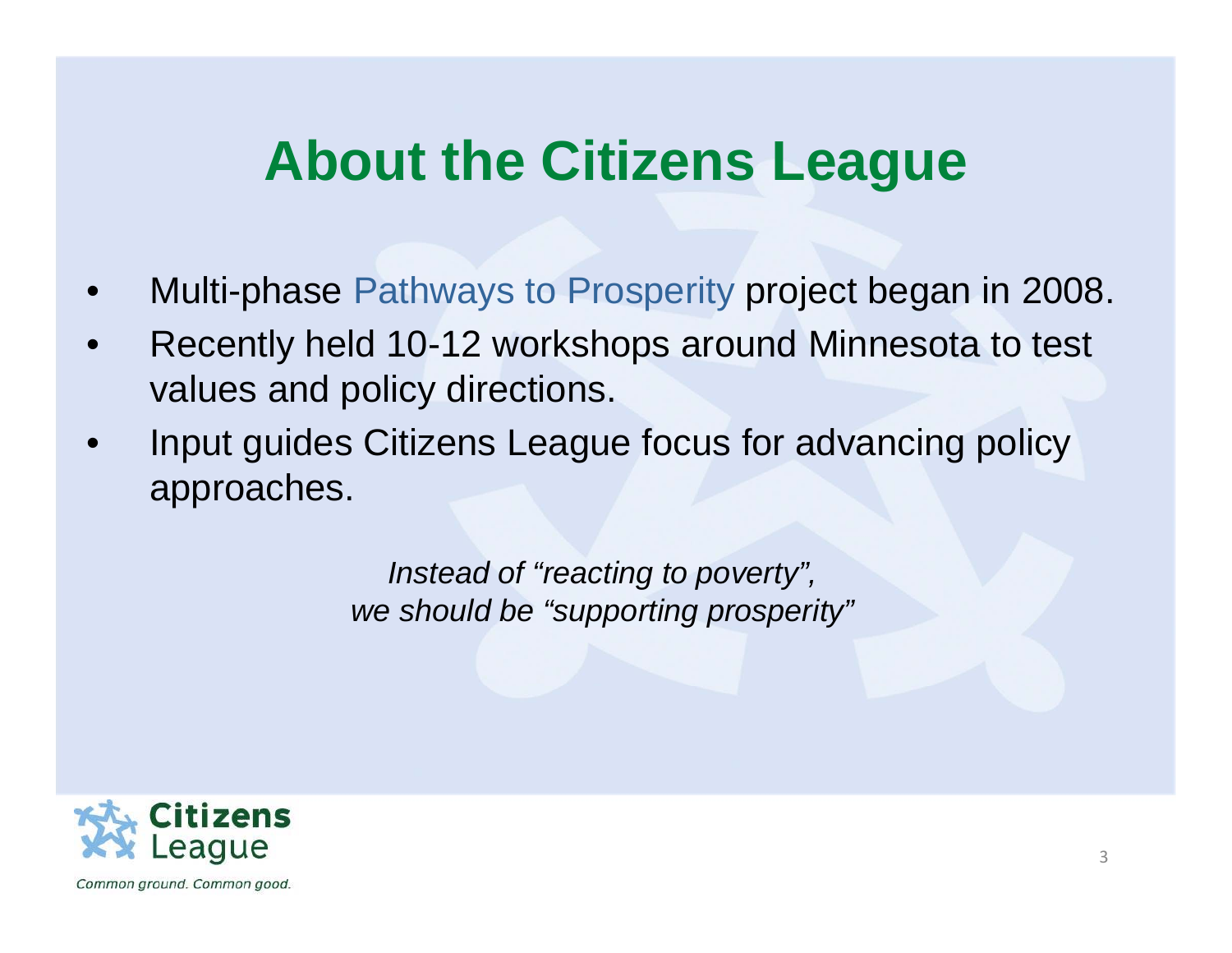# **Our approach**

- Focus on eliminating key barriers to prosperity (**money**, **connections** & **control**).
	- •Removing asset limits
	- Use conditional cash transfers (CCTs)
- Build **human capacity** and **civic infrastructure**.
	- Support asset building programs (FAIM)
	- Test new models for rewarding family decision-making and progress

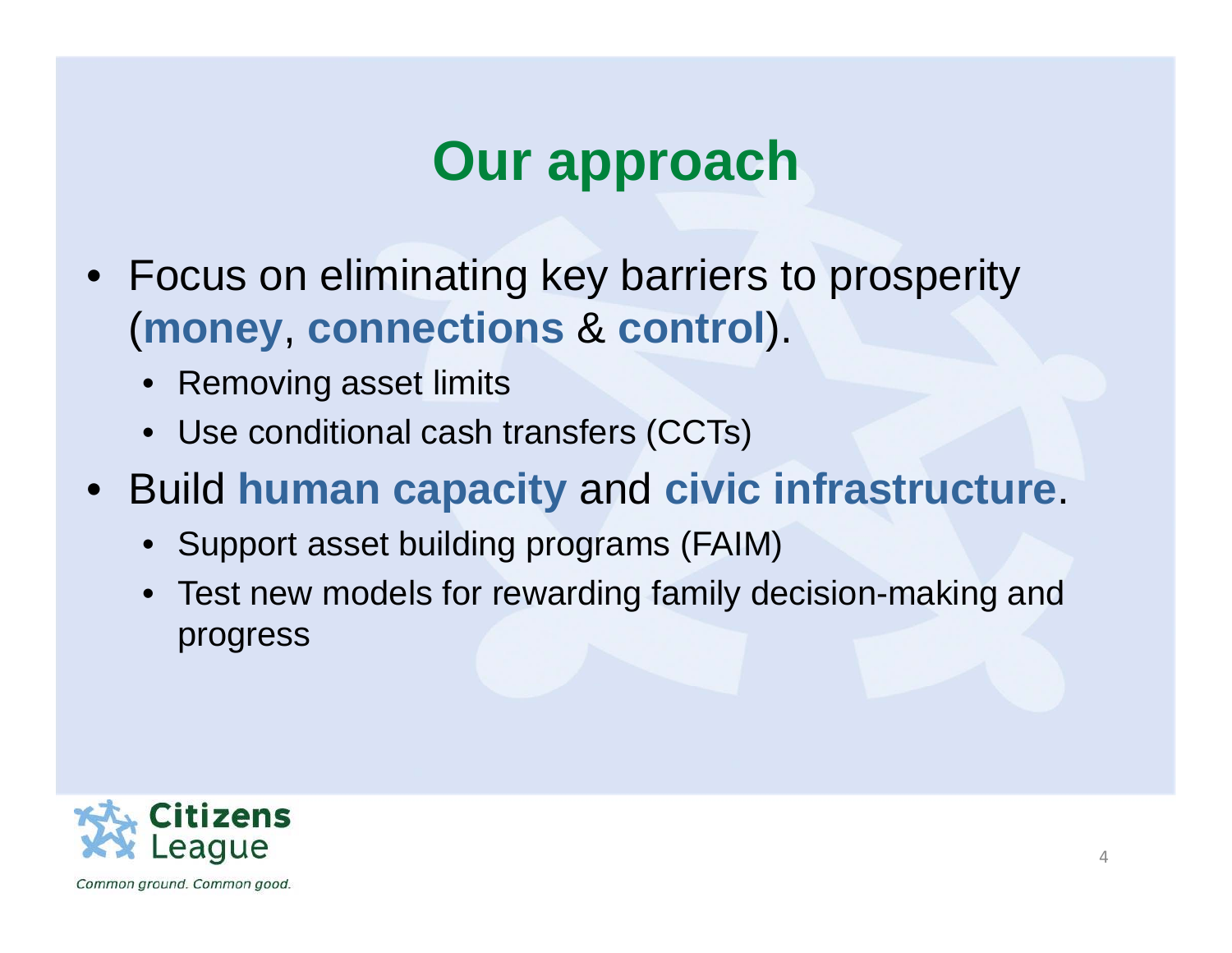## **Adopting an asset building framework**

# "Getting by" vs. "getting ahead" **Income Assets**

*With a 5 year limit on most forms of public assistance, shouldn't we encourage savings for independence?*

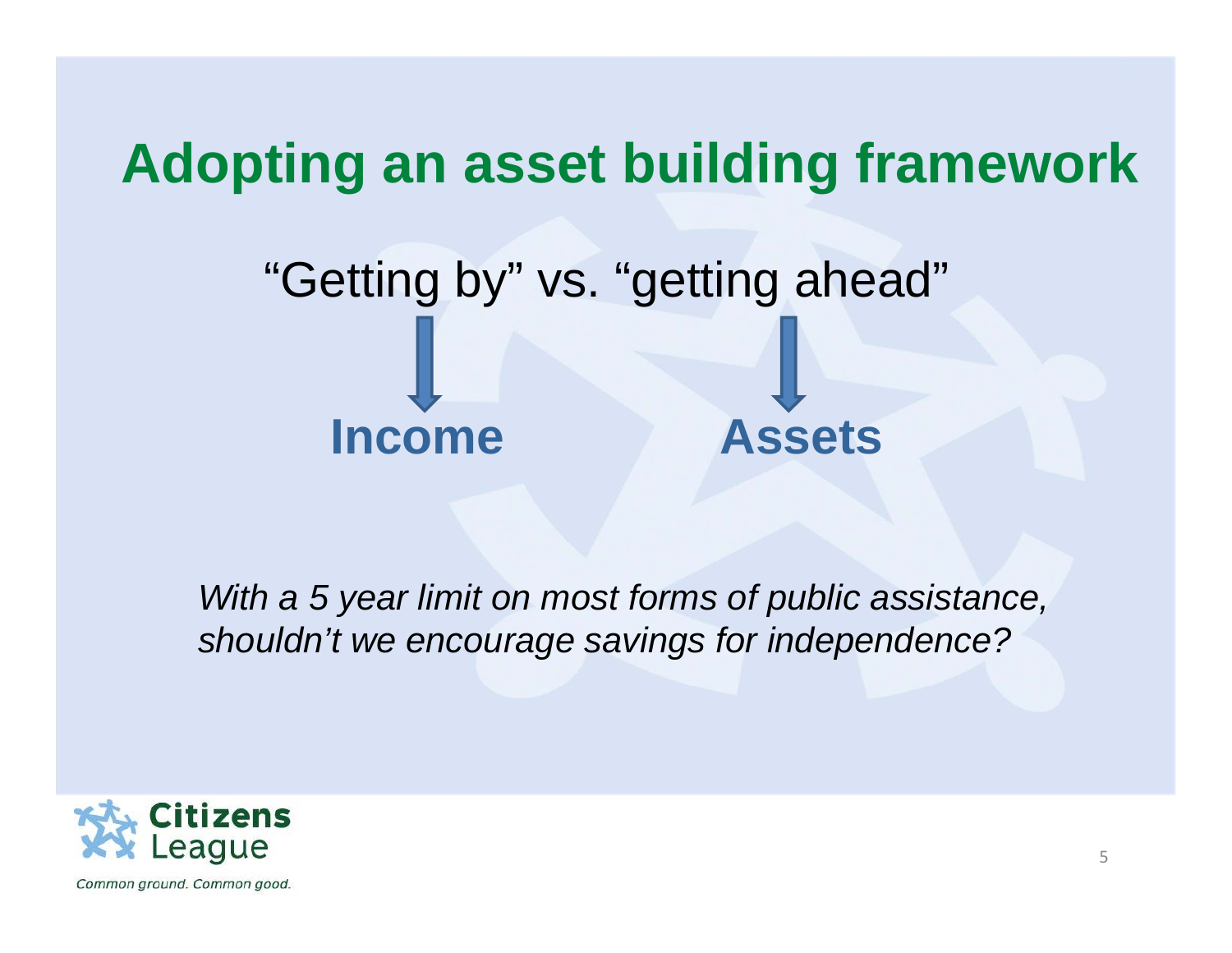### **U.S. Personal Savings Rate**



**Citizens** eague

*Data is from OECD Economic Outlook 87 database and OECD Factbook 2010.*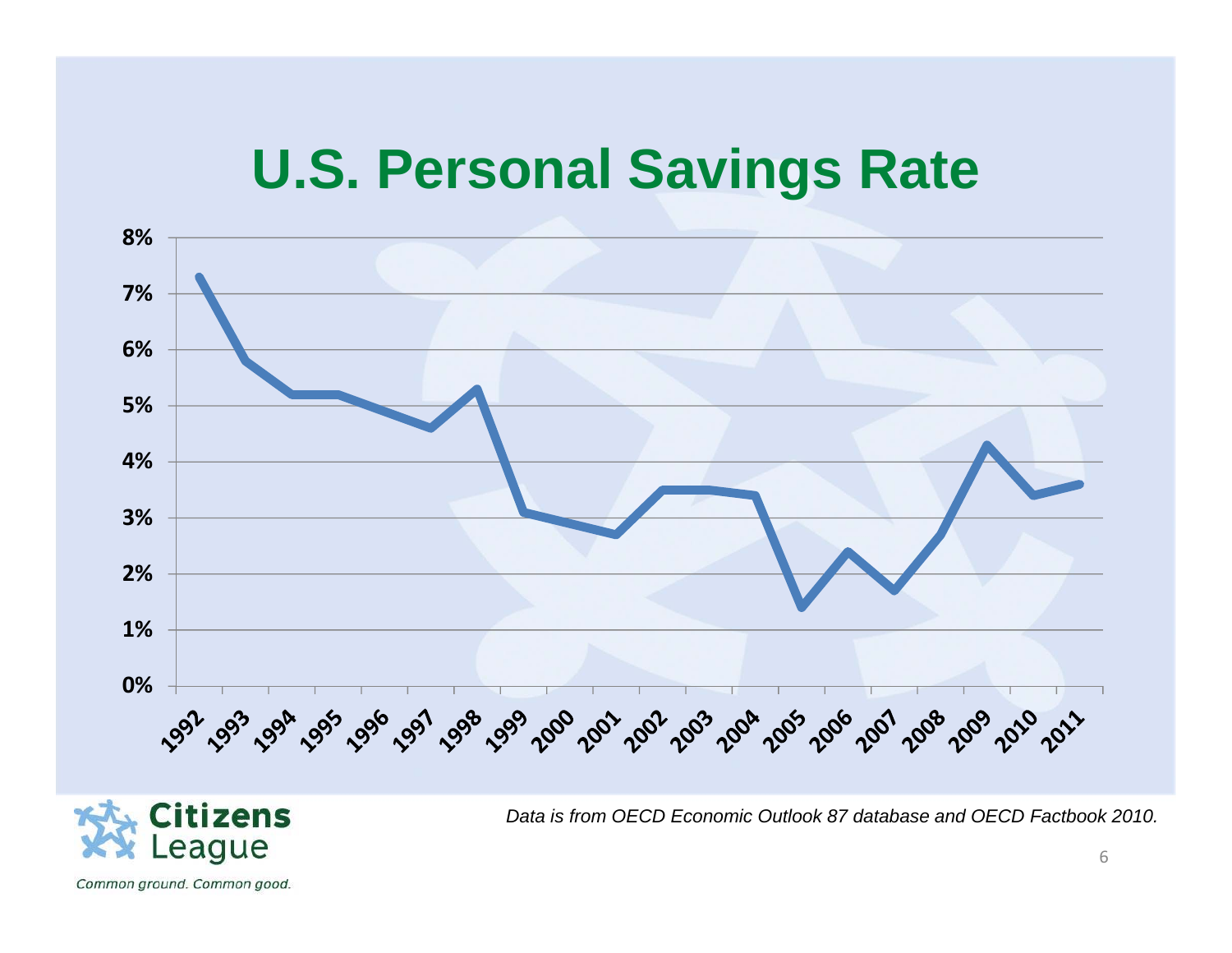### **Savings Products**

#### **Savings accounts**

- $\bullet$ No minimum opening deposit
- $\bullet$ Modest interest rates
- •Easy withdrawals

#### **Individual Development Accounts (IDAs)**

- $\bullet$ No minimum opening deposit
- $\bullet$ 3:1 match for goal-oriented savings
- $\bullet$ FAIM funding eliminated in 2011, very limited participation

#### **Certificates of Deposits (CDs)**

- •Higher opening deposits required
- •Higher interest rates paid
- •Penalties for early withdrawal

#### **Prize ‐linked Savings (Save to Win) accounts**

- \$25 opening deposit
- Lower guaranteed interest rates, with additional chance to win monthly prizes by saving regularly
- Extra draw with a grand prize

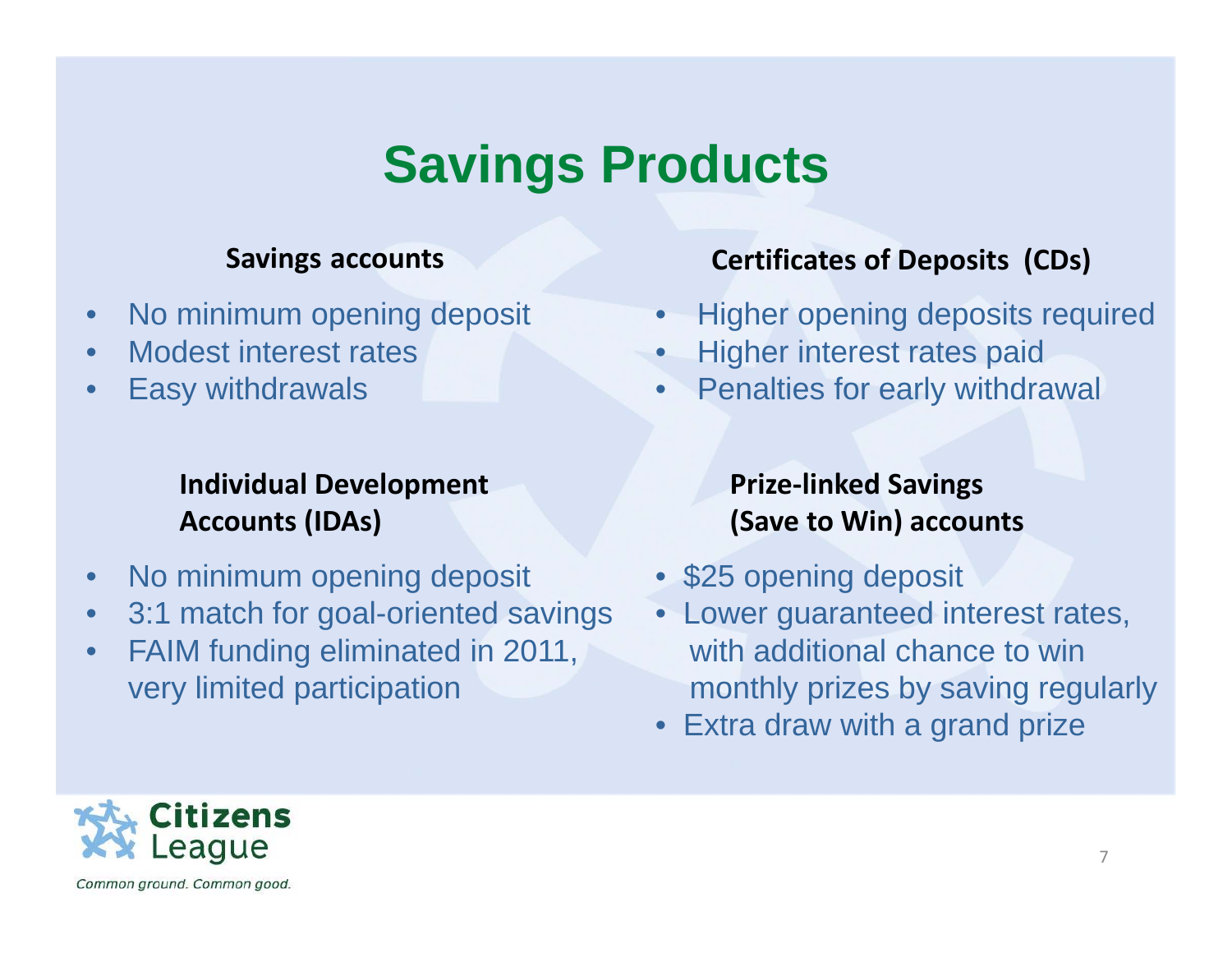## **Save to Win! (Michigan)**

#### $\bullet$ Rewarding savings

- Each \$25 deposit earns the accountholder a chance to win monthly prizes and a grand prize through a raffle (up to 10 entries per month).
- Financial institutions offer a prizes from pooled marketing budgets and by paying lower guaranteed interest rates.
- • No risk of loss
	- All deposits remain safe in the participant's account and accrue continue to accrue interest.

|                    | 2009<br>(8 Credit<br>Unions) | 2010<br>(36 Credit<br>Unions) |  |
|--------------------|------------------------------|-------------------------------|--|
| Accounts           | 11.7k                        | 16.2K                         |  |
| <b>Total Saved</b> | \$8.6MM                      | \$27.9MM                      |  |
| Average Balance    | \$734                        | \$1,268                       |  |



*Source: D2D Fund, A Win-Win For All: Growth of Save to Win in Michigan (October 27, 2011)*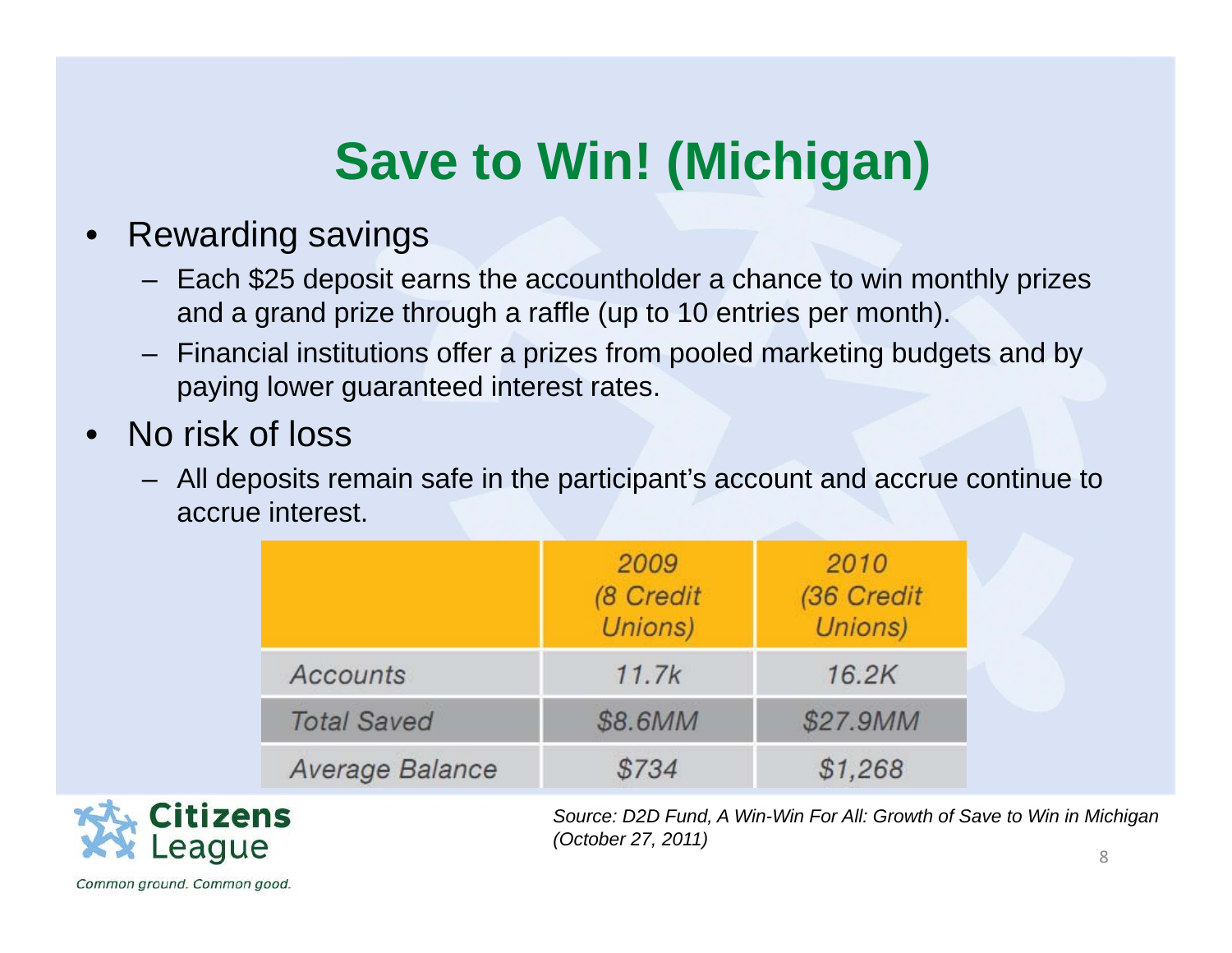# **Save to Win! (Michigan)**

### *Building assets by making savings fun*

 At the end of 2009, average account balances were \$588 for reported non-savers (56% of all participants).

### *Inspiring long-term savings*

- Of the 54% of continuing 2010 accountholders, 53% were nonsavers, 51% asset poor, 53% LMI and 50% single parents with dependents.
- Monthly winners continued to save more regularly than non-winners.

### *Reaching financially vulnerable and non-savers*

 Although 86% of participants were already Credit Union members, 65% of participants reported no history of a CD, and 46% had no other savings account.



*Source: D2D Fund, A Win-Win For All: Growth of Save to Win in Michigan (October 27, 2011)*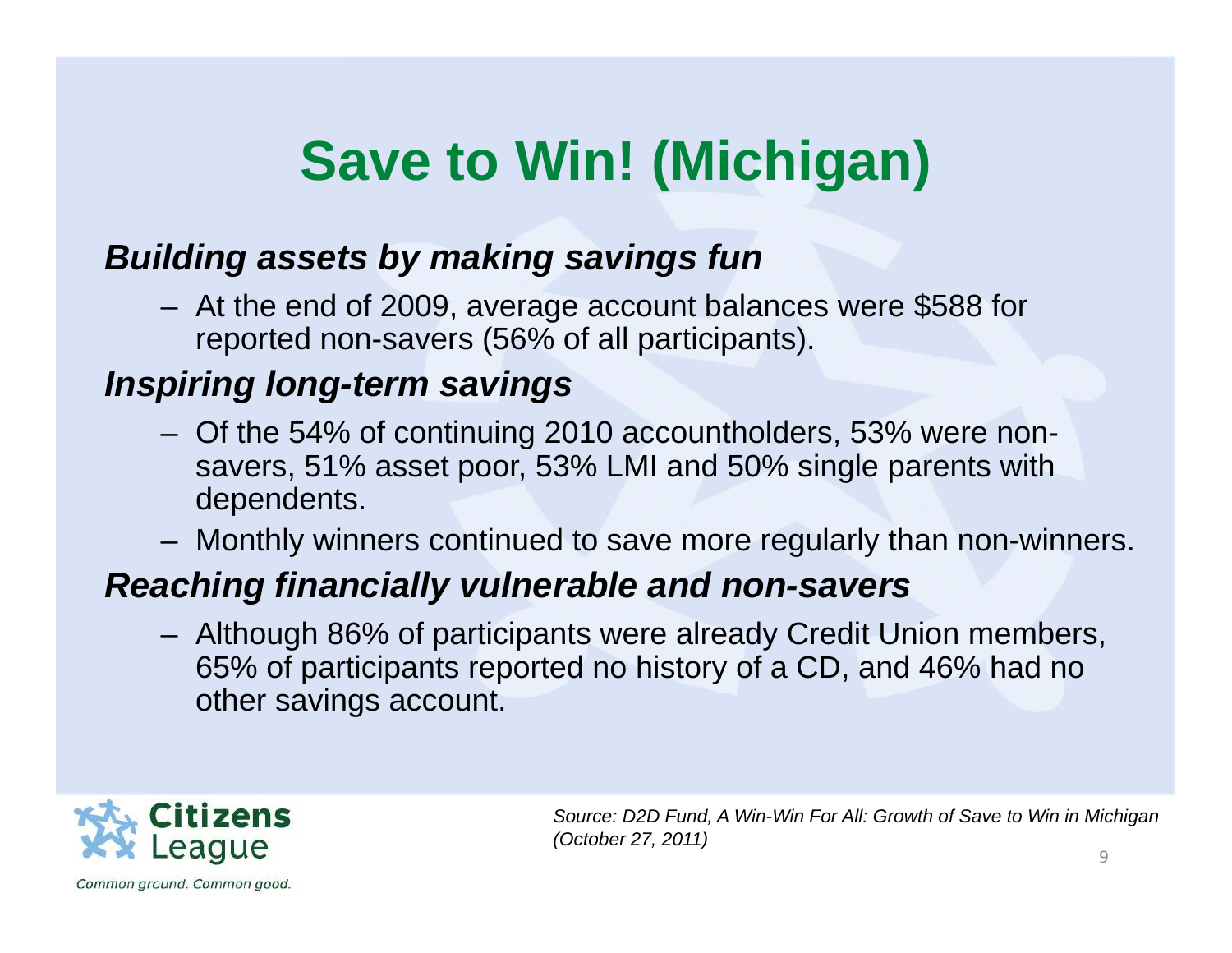# **Impacting financially vulnerable participants**

| Financially                      | <b>Definition</b>                                                                                            | % in STW 2009 | December 2009 Account Balance |               |  |
|----------------------------------|--------------------------------------------------------------------------------------------------------------|---------------|-------------------------------|---------------|--|
| <b>Vulnerable Group</b>          |                                                                                                              |               | Average                       | <b>Median</b> |  |
| Non-Savers                       | Individuals who reported that<br>they were not regular savers<br>before opening their Save to Win<br>account | 56%           | \$588                         | \$201         |  |
| Asset Poor                       | Individuals with \$5000 or less in<br>financial assets (excluding home<br>equity)                            | 39%           | \$390                         | \$150         |  |
| Low-to-Moderate<br>Income        | Individuals with household<br>income less than \$40,000                                                      | 44%           | \$634                         | \$200         |  |
| Single with<br><b>Dependents</b> | Single parents with one or more<br>children                                                                  | 14%           | \$383                         | \$126         |  |



*Source: D2D Fund, A Win-Win For All: Growth of Save to Win in Michigan (October 27, 2011)*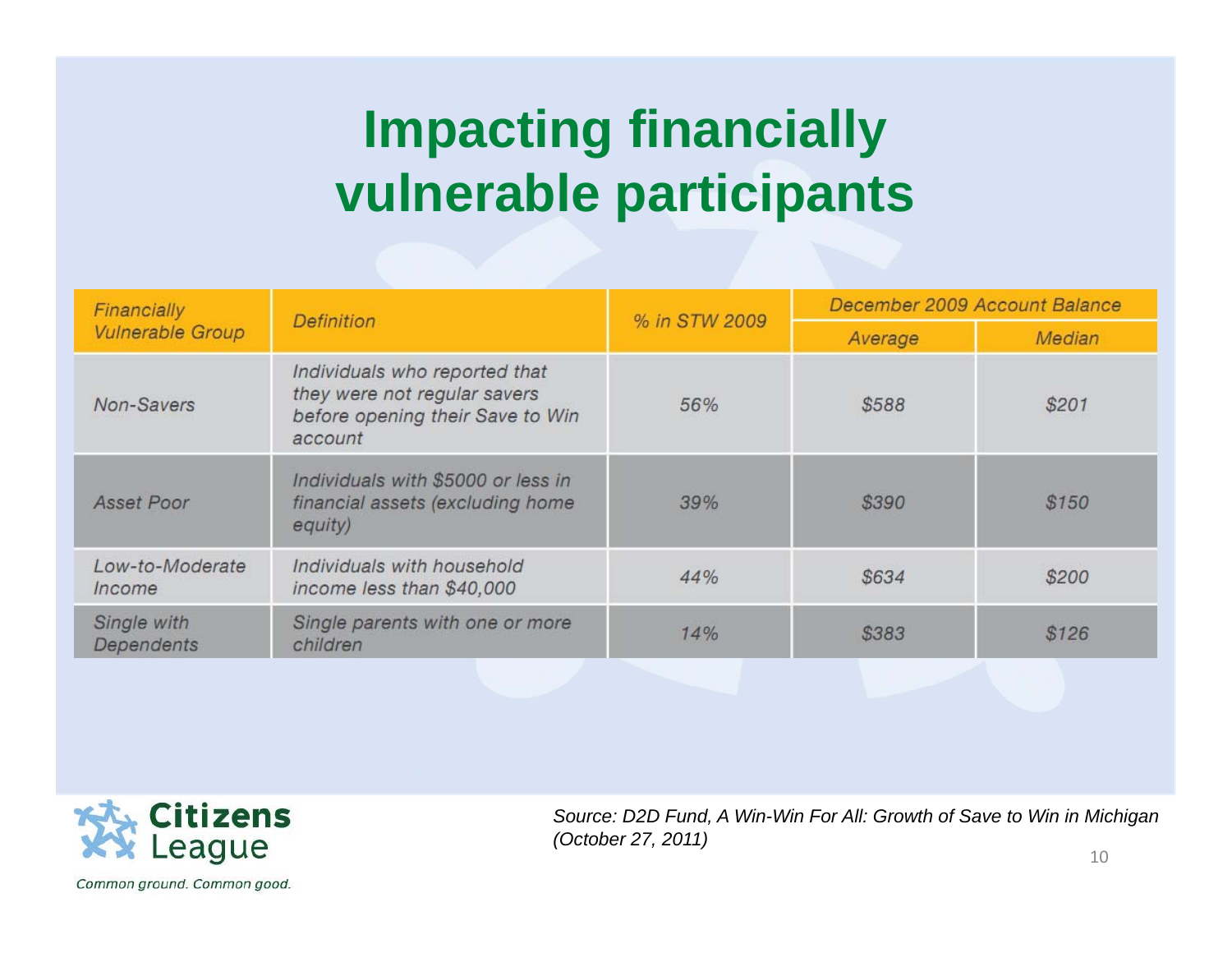### **2010-11 Legislative Successes**

| <b>State</b>   | Amendment      | <b>Details</b>                                                                                                                |
|----------------|----------------|-------------------------------------------------------------------------------------------------------------------------------|
| Rhode Island   | S 2399 (2010)  | Amended credit union and lottery laws to allow credit unions to offer<br>savings promotion raffles.                           |
| Nebraska       | LB 524 (2011)  | Amended gambling law to allow credit unions to offer savings promotion<br>raffles.                                            |
| Washington     | SB 5232 (2011) | Amended gambling and banking law to allow financial institutions to offer<br>chance based products.                           |
| Maryland       | S 886 (2010)   | Amended commercial and lottery law to allow credit unions and<br>depository institutions to offer savings promotions raffles. |
| Maine          | SP 0645 (2010) | Amended gambling and banking law to allow credit unions to offer<br>savings promotions raffles                                |
| North Carolina | SB 513 (2011)  | Amended credit union laws to allow savings promotion raffles.                                                                 |
| Michigan       | <b>NA</b>      | Did not require amendment as existing law allowed credit unions to offer<br>savings promotion raffles                         |

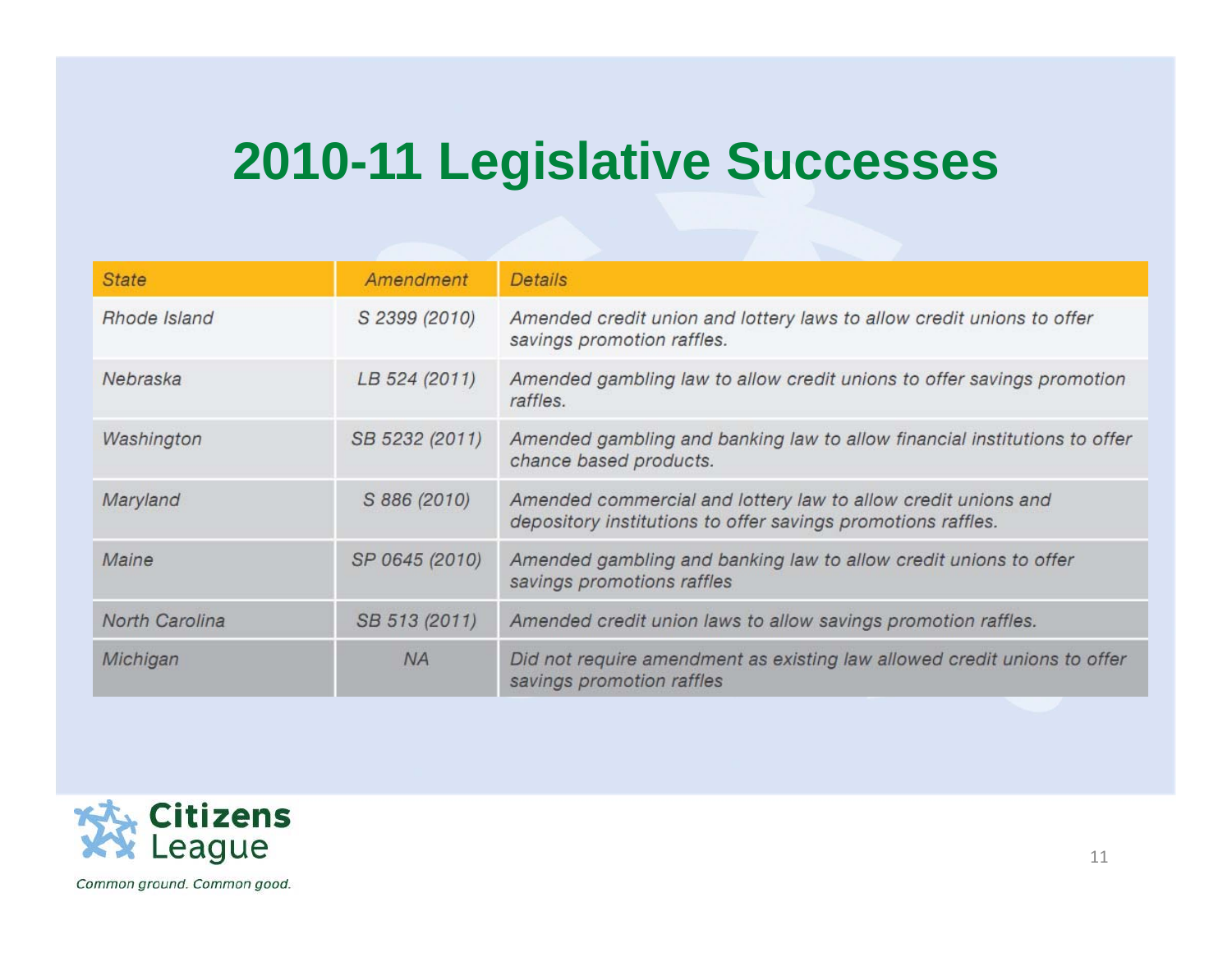## **Bringing Prize-linked Savings to Minnesota**

- PLS is low cost and scalable. It requires no public subsidies or taxpayer expense.
- MN requires enabling legislation for raffles. Federal law currently prohibits raffles at banks, but allows other prizelinked models.
- Voluntary implementation from eligible financial institutions.

*PLS makes everyone a winner through greater and consistent savings!*